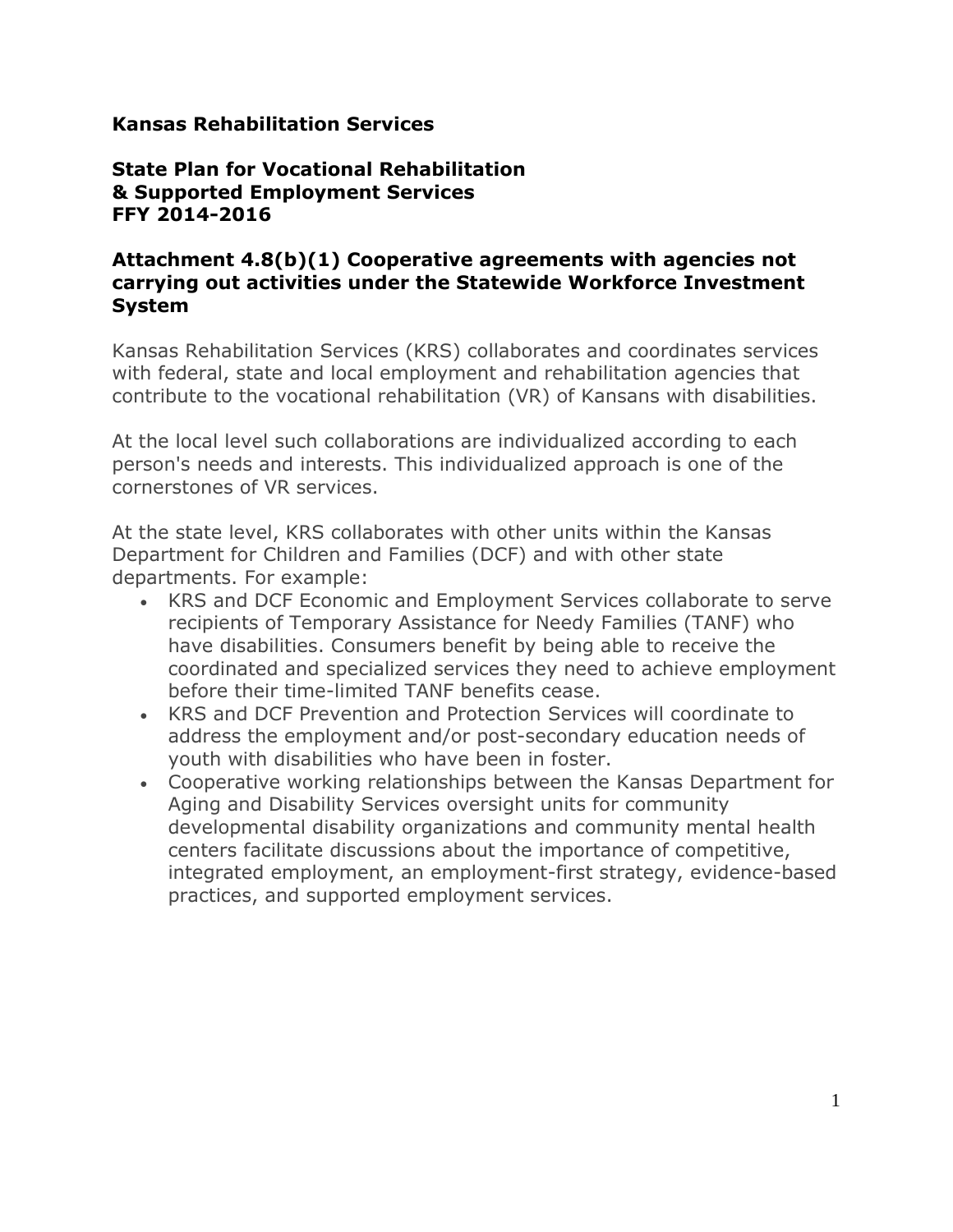- KRS maintains an active presence on numerous councils and committees, including:
	- o The Statewide Independent Living Council of Kansas.
	- o The Kansas Commission on Disability Concerns.
	- $\circ$  The Vocational Sub-Committee of the Governor's Behavioral Health Planning Council.
	- o The Governor's Commission on Autism.
	- o The Working Healthy (Medicaid buy-in program) Advisory Council.
	- o The Assistive Technology Advisory Committee.
- A memorandum of understanding with the Prairie Band Potawatomie Nation VR program addresses the coordination of services to help consumers achieve employment.
- To maximize limited resources and to help consumers access needed services, KRS works cooperatively with numerous other local and state programs, including Working Healthy and independent living centers.
- KRS collaborates with the Department of Corrections and individual correctional institutions to assist individuals with disabilities who are being released from custody to become employed.

# **New initiatives**

KRS continues to work with a variety of service provider organizations to expand community-capacity to meet the employment service needs and goals of Kansans who are blind or visually impaired. A systems change initiative with community developmental disability organizations or their affiliates, addresses competitive, integrated employment as the preferred outcome within that service delivery system, rather than sheltered employment or non-work day activities.

Consistent with the Goals and Priorities identified in Attachment  $4.11(c)(1)$ , Rehabilitation Services (RS) will pursue opportunities to establish third-party cooperative agreements with other state programs. The purpose of such an initiative will be to increase the use of evidence-based practices resulting in competitive, integrated employment for persons eligible for vocational rehabilitation (VR) services. Through such agreements, the partnering state programs would furnish non-federal funds to match available federal VR dollars. This collaborative approach would allow RS and other state programs serving persons with disabilities to strategically invest funds to pursue increased employment and reduced reliance on Supplemental Security Income (SSI), Social Security Disability Insurance (SSDI), Home and Community-Based Services (HCBS) waivers and other public assistance